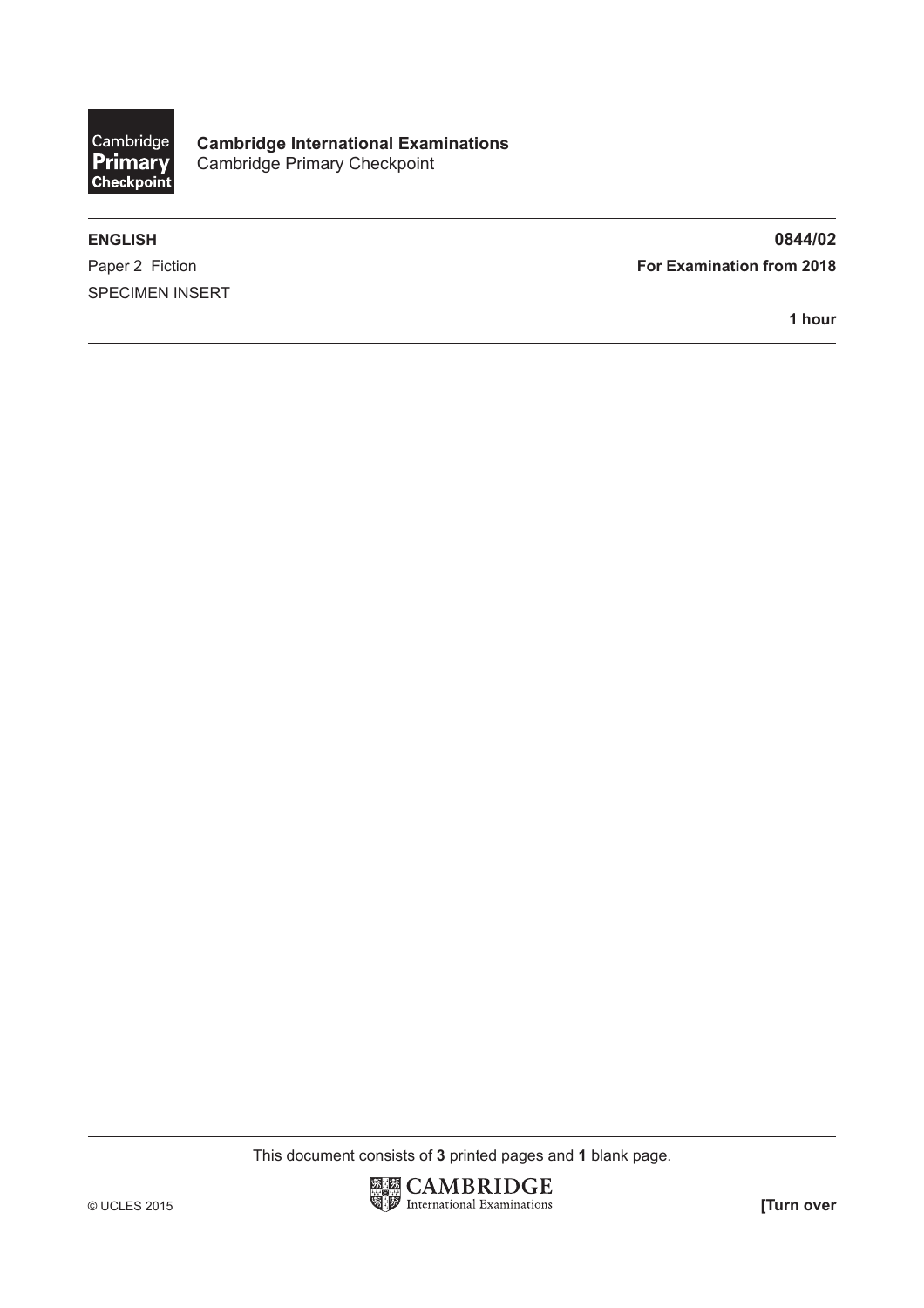**Text for Section A**, an extract from 'The Boy Who Talked With Animals' by Roald Dahl

Standing on the balcony of my hotel room looking out at the dark expanse of sea, I suddenly became aware of a great commotion on the beach. Glancing over, I saw a crowd of people clustering around something at the water's edge. There was a canoe-type fisherman's boat on the sand nearby, and all I could think was that the fisherman had come in with lots of fish and that the crowd was looking at it.

But it wasn't a haul of fish at all. It was a turtle, an upside-down turtle. But what a turtle it was! I had not thought it possible for a turtle to be as enormous as this. If it had been the right way up, I think a tall man could have sat on its back without his feet touching the ground.

The fisherman who had caught it had tipped the turtle onto its back to stop it from getting away. There was also a thick rope tied around the middle of its shell, and one proud fisherman stood holding the end of the rope tightly with both hands. Upside down it lay, this magnificent creature, with its four thick flippers waving frantically in the air; its long wrinkled neck stretching far out of its shell.

The crowd was thrilled and delighted. They were discussing the capture and possible destruction of a creature who seemed, even when upside down, to be extraordinarily dignified. One thing was certain. He was senior to any of them. For probably one hundred and fifty years he had been swimming in these green waters. And now here he was; clearly alarmed by the noise and shouting around him, his old wrinkled neck straining out of its shell; the great head twisting this way and that. *20*

Suddenly, I heard high-pitched screams. 'No-o-o-o!' screamed the scream. 'No! No! No!' The crowd froze. Every single person present turned towards where the screams were coming from. Half walking, half running down the beach were three people, a man, a woman and a small boy who was pulling the man along. It was the boy who was screaming. 'Don't!' he screamed. 'Let him go! Please let him go! You're horrible and cruel! All of you!' He threw the words high and shrill at all those adults standing there on the beach. 'Why don't you put him back in the sea?' he shouted. 'He hasn't done anything to you!' He stood small and erect, facing the crowd, his eyes shining like two stars. He was magnificent! The father was embarrassed by his son. 'He's crazy about animals,' he said, addressing the crowd. 'Back home he's got every kind of animal under the sun. He talks with them.' *25 30*

The boy suddenly let go of his father and ran towards the giant turtle. The huge upside-down head turned to face him. The boy dropped to his knees in the sand and flung his arms around the wrinkled old neck and whispered soft words that nobody else could hear. The turtle became absolutely still. Even his giant flippers stopped moving in the air. *35*

*5*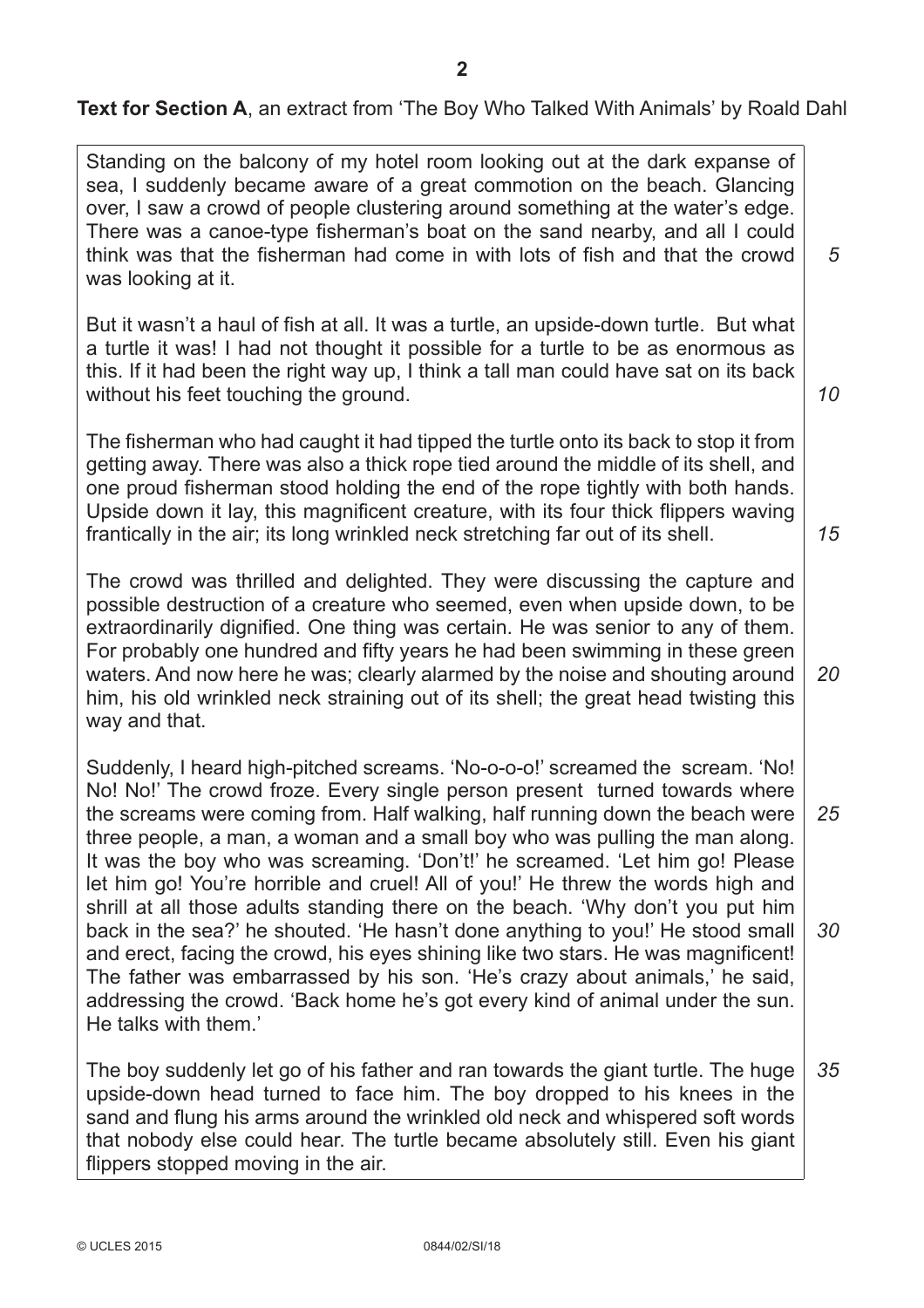**DO NOT WRITE IN THIS SPACE**

© UCLES 2015 0844/02/SI/18 **[Turn over**